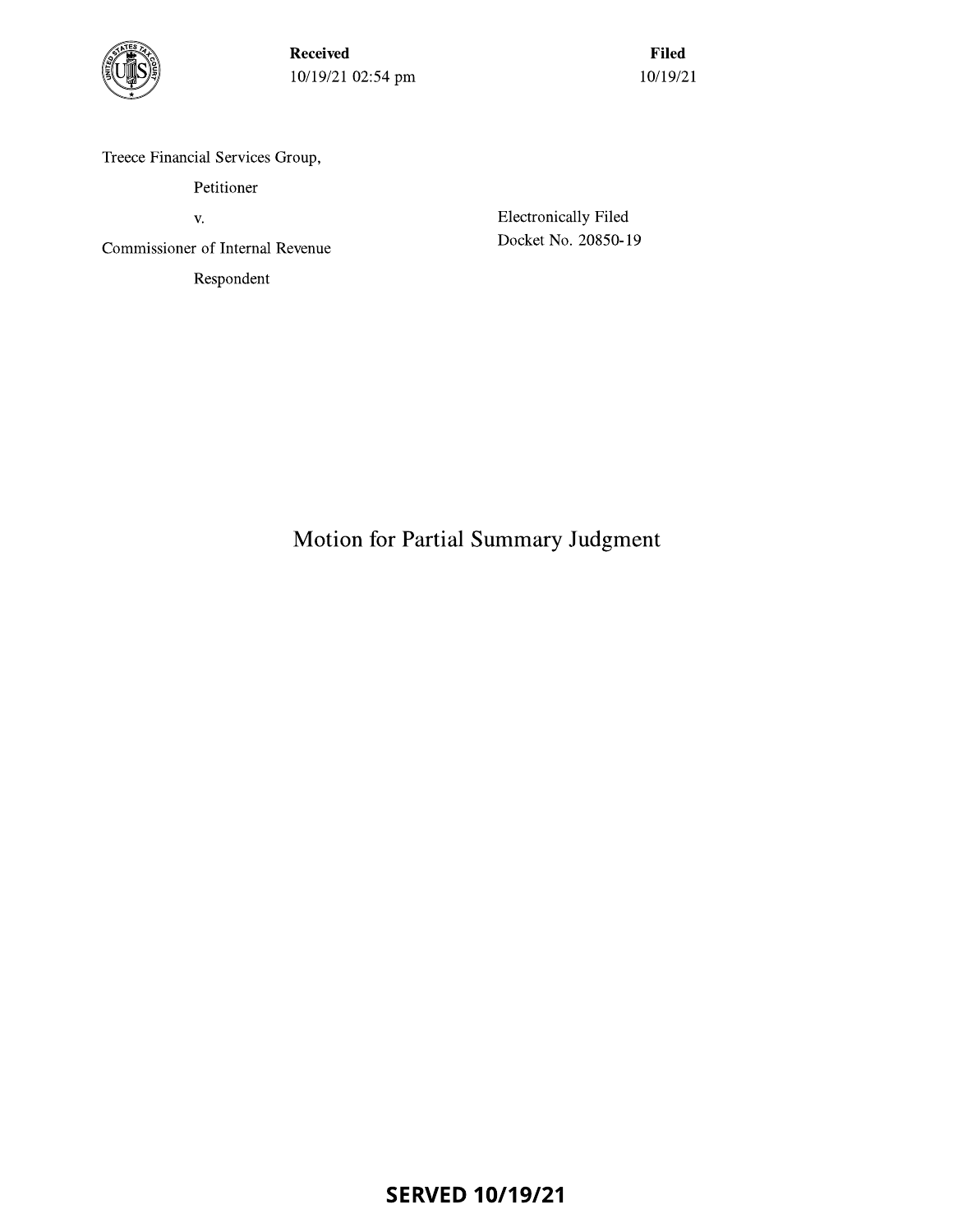## UNITED STATES TAX COURT

| <b>TREECE FINANCIAL SERVICES</b><br>GROUP,  |                             |
|---------------------------------------------|-----------------------------|
| Petitioner,                                 |                             |
| V.                                          | Docket No.<br>20850-19      |
| <b>COMMISSIONER OF INTERNAL</b><br>REVENUE, | <b>Filed Electronically</b> |
| Respondent.                                 |                             |

## RESPONDENT'S PARTIAL MOTION TO DISMISS

RESPONDENT MOVES, pursuant to Tax Court Rule 53, for a dismissal in respondent's favor, due to a lack of jurisdiction of this Court, of petitioner's claim that petitioner is entitled to a settlement of petitioner's employment tax liabilities under respondent's Voluntary Classification Settlement Program ("VCSP").

IN SUPPORT THEREOF, respondent respectfully states:

1. The petition in this case was filed on November 25, 2019. Attached to the petition is a Notice of Employment Tax Determination under Internal Revenue Code (IRC) Section 7436 issued by respondent to petitioner on October 10, 2019 (hereinafter referred to as the "Notice").

2. The Notice asserts that, for the 2015, 2016 and 2017 tax years, petitioner misclassified an individual, Dock D. Treece, as an independent contractor rather than an employee.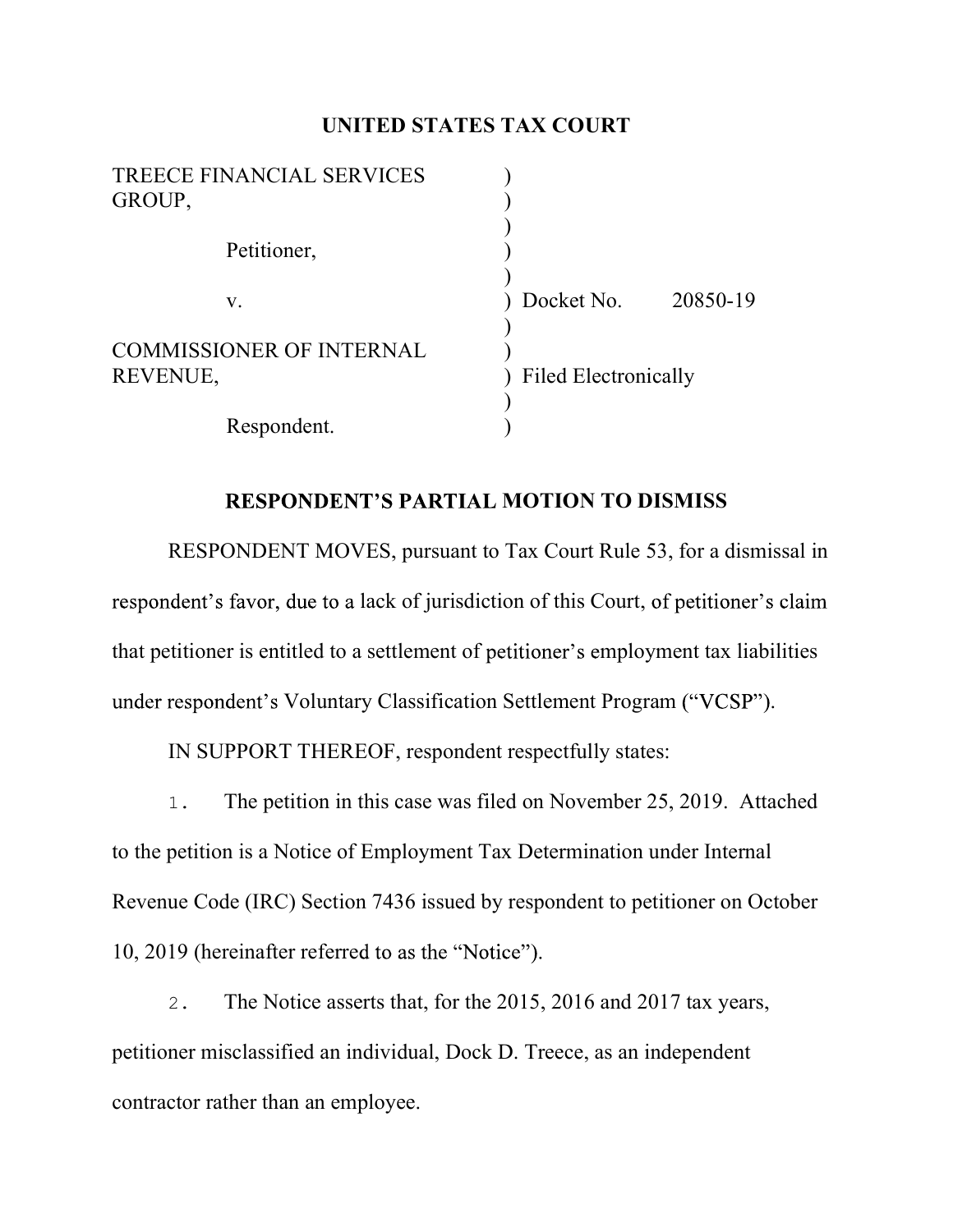Docket No. 20850-19 - 2 -

3. The Notice further alleges petitioner is not entitled to relief under Section 530 of the Revenue Act of 1978 with respect to such misclassification.

4. Additionally, the Notice states that, as a consequence of the misclassification, petitioner owes employment taxes for the 2015, 2016 and 2017 tax years in a total amount for all three years equal to \$18,561.68.

5. The Notice also asserts penalties under IRC section 6651(a) (Failure to File Tax Return or to Pay Tax) and section 6656 (Failure to Deposit).

6. On September 13, 2021, the parties filed a Stipulation of Settled Issues (hereinafter referred to as the "Stipulation") with the Court, in which the parties agreed that, for the 2015, 2016 and 2017 tax years:

(a) Dock D. Treece was misclassified as an independent contractor rather than an employee;

(b) Petitioner is not entitled to relief under section 530 of the Revenue Act of 1978 with respect to such misclassification; and

(c) As a consequence of the misclassification, petitioner owes employment taxes for the 2105, 2016 and 2017 tax years in a total amount for all three years equal to \$18,561.68.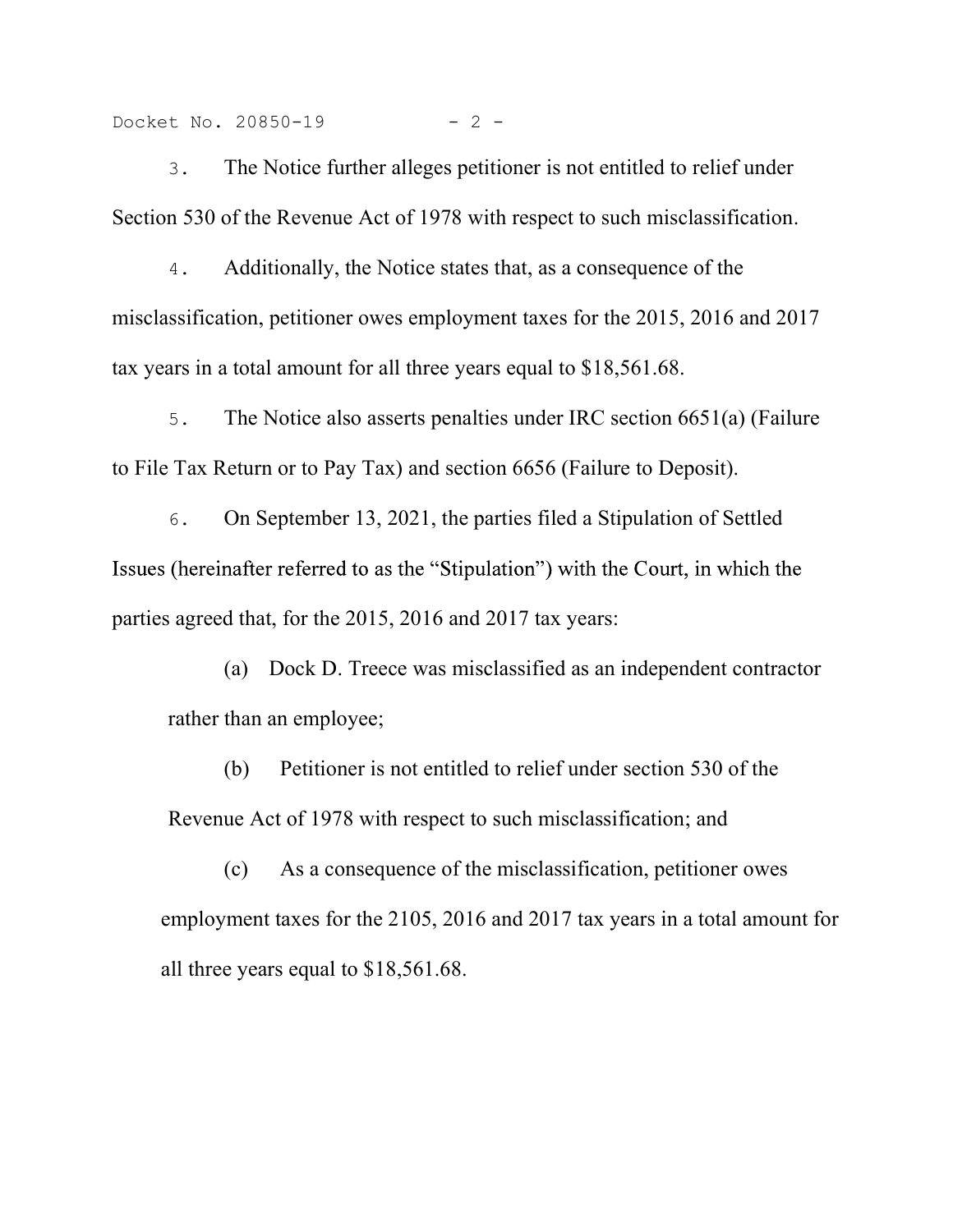Docket No. 20850-19 - 3 -

 $\frac{1}{2}$  The Stipulation further states that respondent agrees to abate all<br>
the Stipulation further states that respondent agrees to abate all<br>
the Notice States in the Notice. additions to tax under IRC section 6651(a) and penalties under IRC section 6656 asserted in the Notice.

8. Paragraph 7 of the Stipulation states the only remaining issue in this case is whether petitioner is entitled to a settlement of the liability described in paragraph 4, above, of this Motion (i.e., petitioner owes employment taxes for the 2015, 2016 and 2017 tax years in a total amount for all three years equal to \$18,561.68) under respondent's Voluntary Classification Settlement Program (VCSP) described in IRS Internal Revenue Manual (IRM) 4.23.6.

9. Paragraph 7 of the Stipulation further provides:

(a) Respondent believes this Court does not have jurisdiction to review respondent's determination that petitioner is not eligible for the VCSP; and

(b) Petitioner believes this Court has jurisdiction and the authority to review respondent's determination and compel respondent to follow its rules and procedures as it relates to petitioner's eligibility for the VCSP.

10. In Support of this Motion, respondent avers that, as a matter of law, this Court lacks jurisdiction to review respondent's determination that petitioner is not eligible for settlement under respondent's VCSP for the following reasons: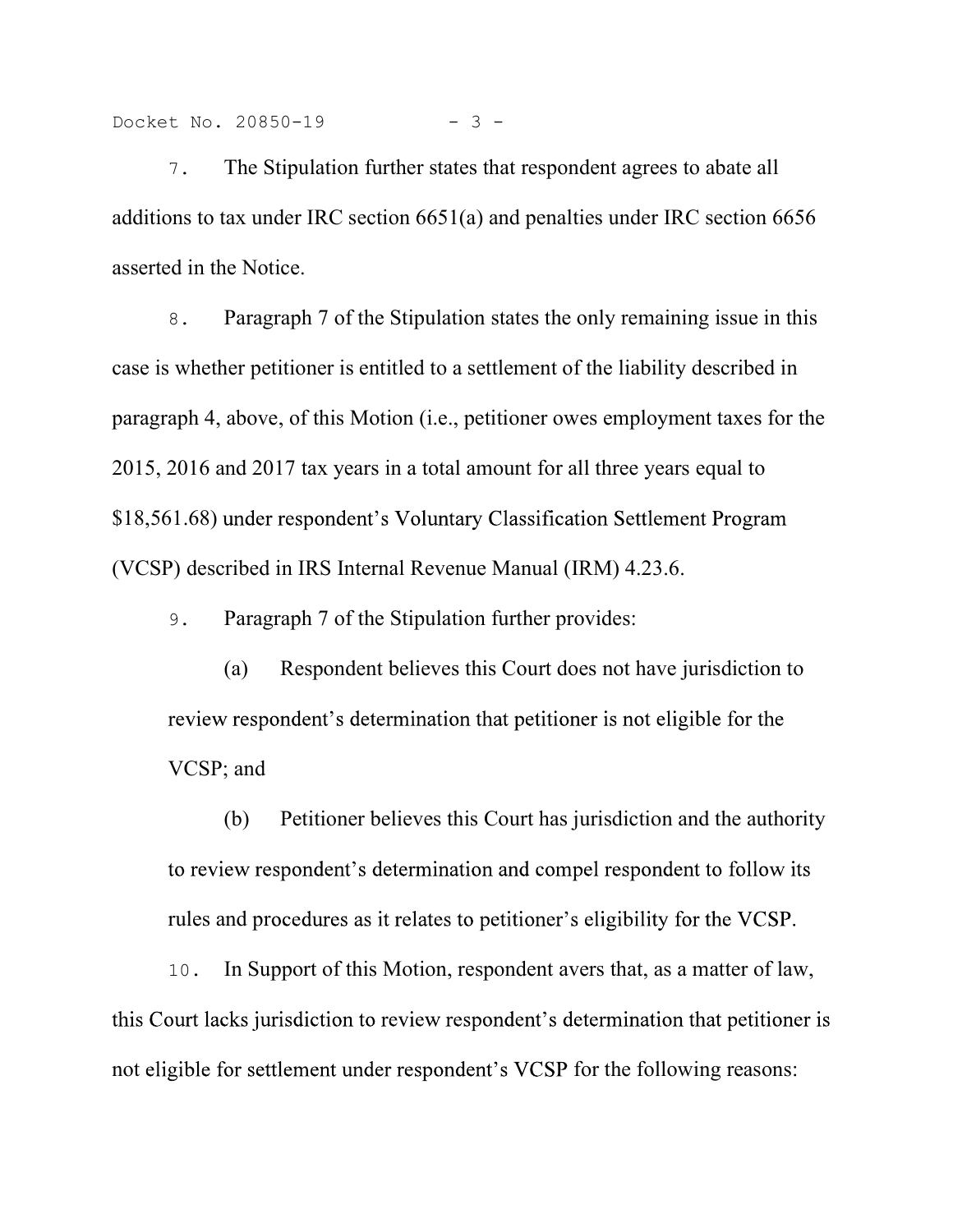Docket No. 20850-19 - 4 -

 $20850-19$  - 4 -<br>
(a) The Anti-Injunction Act contains a broad prohibition on suits to<br>
in the assessment or collection of taxes. IRC section 7421(a) provides<br>
ubject to enumerated and very limited exceptions that are ina restrain the assessment or collection of taxes. IRC section 7421(a) provides that, subject to enumerated and very limited exceptions that are inapplicable in this case, "no suit for the purpose of restraining the assessment or collection of any tax shall be maintained in any court by any person, whether or not such person is the person against whom the tax was assessed." In this case, the amount of petitioner's employment tax liabilities has been settled and, therefore, this Court lacks jurisdiction to restrain the assessment or collection of such taxes.

(b) Under Tax Court Rule 210, declaratory judgment actions may only be sought in enumerated and very limited circumstances that are inapplicable in this case. Tax Court Rule 210 is consistent with IRC section 7428, which generally only allows federal court jurisdiction with respect to declaratory judgment actions relating to the status and classification of certain tax-exempt organizations. Section 210 of the Tax Court Rules is also consistent with the Declaratory Judgment Act, 28 U.S.C. section 2201(a), which authorizes federal courts to issue declaratory judgments, except with respect to federal taxes other than actions brought under IRC section 7428. In this case, petitioner is effectively seeking a declaratory judgment that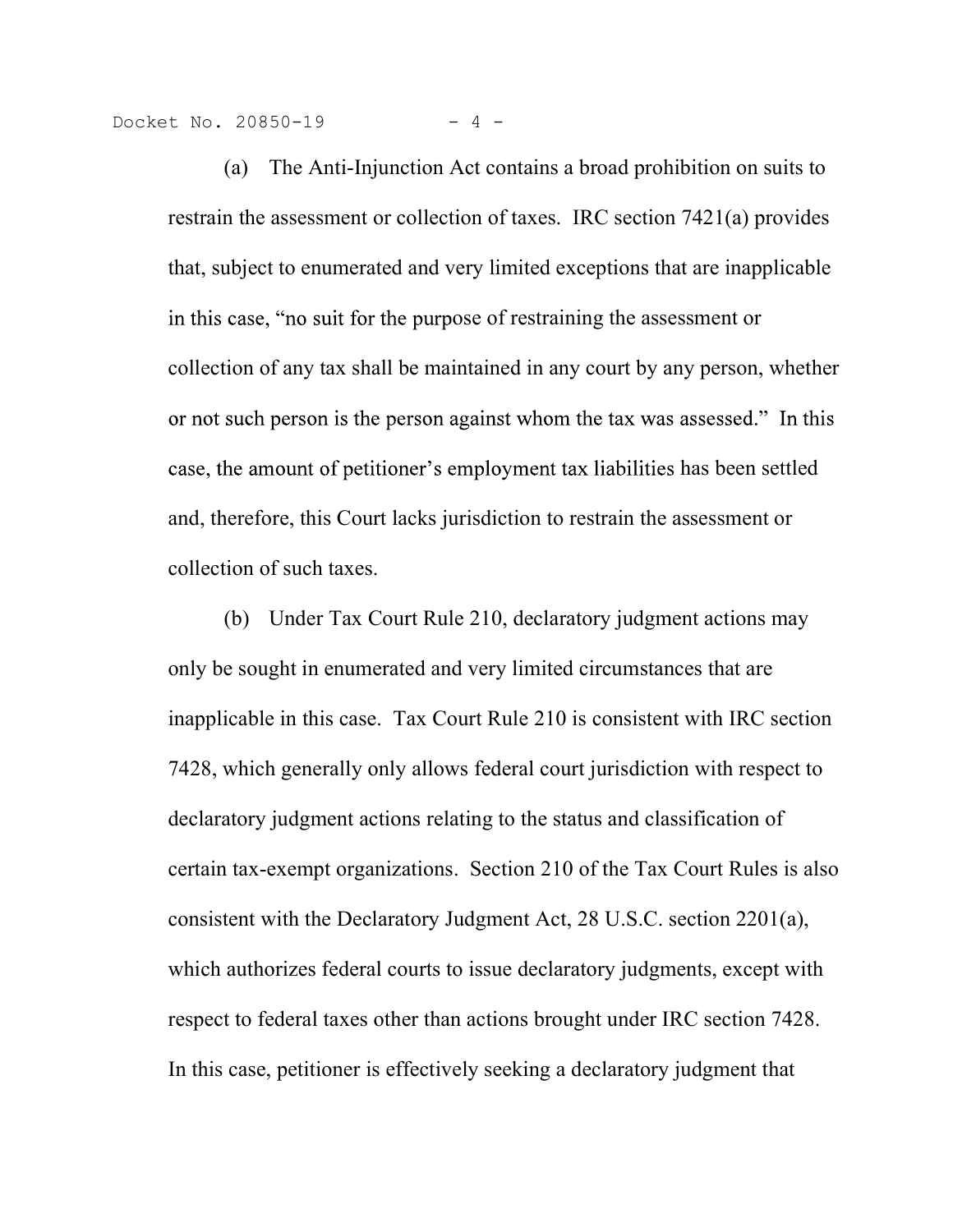petitioner is entitled to a favorable settlement under respondent's VCSP. In accordance with Tax Court Rule 210, this Court does not have jurisdiction to provide such a judgment.

(c) Under 28 U.S.C. section 1361, the federal district courts have jurisdiction of actions in the nature of mandamus to compel an officer or employee of the United States or any agency thereof to perform a duty owed to the plaintiff. However, other than as regards declaratory judgements, as discussed above, there is no similar action that may be brought in the U.S. Tax Court. Even if jurisdiction of such a cause of action existed in the Tax Court, an action in mandamus is only available in cases in which the Government owes a plaintiff a clear nondiscretionary duty. Wilbur v. United States ex rel. Kadvie, 281 U.S. 206, 218 (1930) (stating that mandamus may not be employed "to direct the exercise of judgment or discretion in a particular way"); In re 1900 M Restaurant Associates, Inc. v. U.S., 319 B.R. 302 (2005), citing Carroll v. IRS, 14 AFTR2d 5564, 64-2 USTC par. 987 (E.D.N.Y. 1964) (stating that the decision to accept or reject a compromise offer by its nature involves the discretion of administrative authority and can not be compelled by any action for a mandatory injunction"). In this case, IRS Announcement 2011-64 and IRS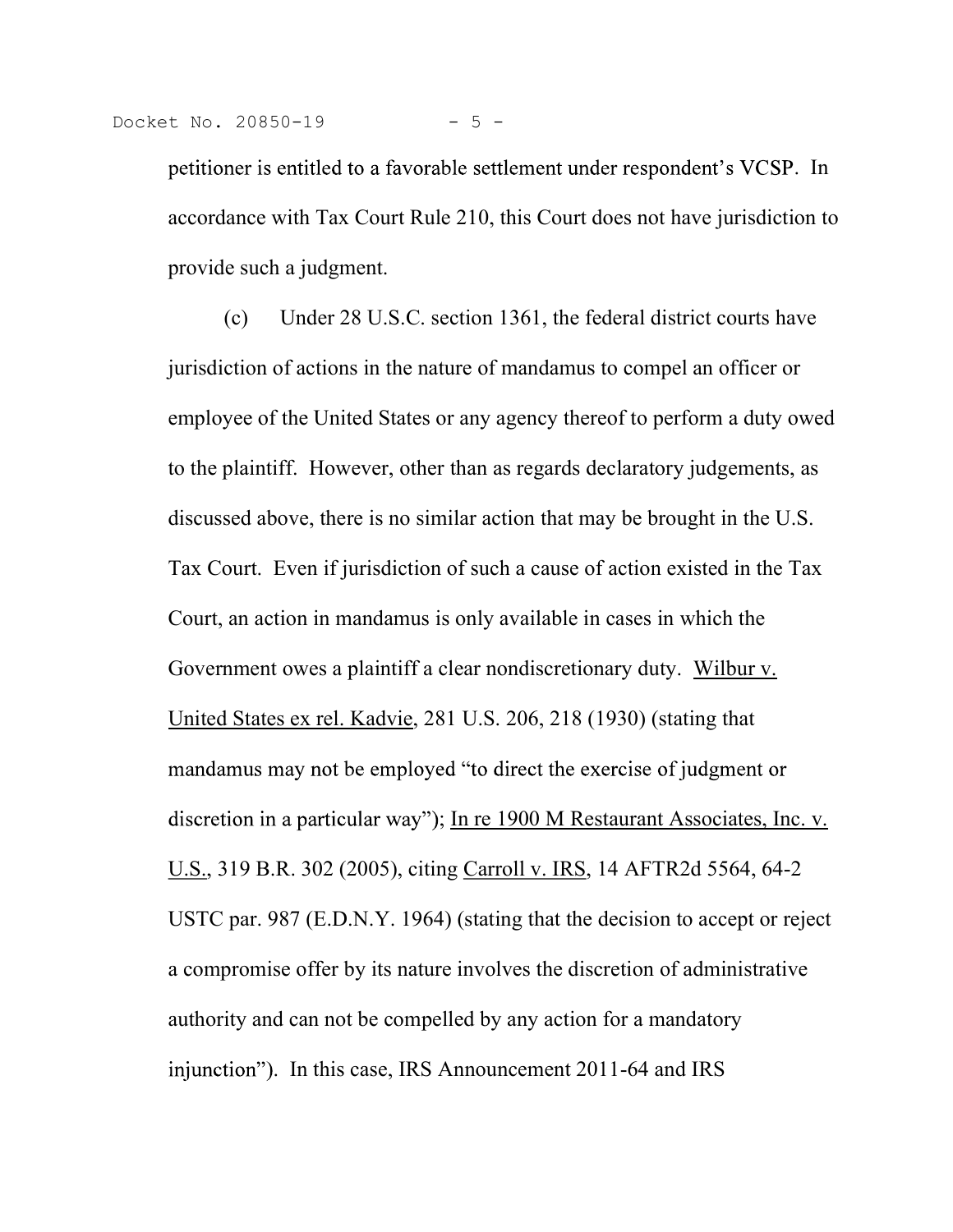Announcement 2012-45 are absolutely clear that the IRS retains discretion whether to accept a taxpayer's application to the VCSP. In the present case, petitioner's application for a VCSP settlement was explicitly denied. No taxpayer, including petitioner, has an absolute right to a settlement under the VCSP and respondent has no clear nondiscretionary duty to provide such a settlement of tax liabilities.

(d) While respondent denies the IRS failed to follow its own procedures, the purpose of IRS procedures is to govern the internal affairs of the IRS; the procedures of the IRS do not have the force or effect of law. Vallone v. Comm'r, 88 T.C. 794 (1987). Accordingly, IRM requirements are merely directory and not mandatory, such that noncompliance does not render an action of the IRS invalid. See Marks v. Comm'r, 947 F.2d 983, 986 n.1 (D.C.Cir. 1991) (holding that "[i]t is well settled ... that the provisions of the [Internal Revenue M]anual are discretionary rather than mandatory, are not codified regulations and clearly do not have the force and effect of law); U.S. v. Horne, 714 F.2d 206, 207 ( $1<sup>st</sup> Cir.$  1983) (stating that the provisions of the IRM are not codified and even if they were, the provisions would not be "mandatory," and that their purpose is to govern the internal affairs of the IRS). Courts have generally said the IRM is not for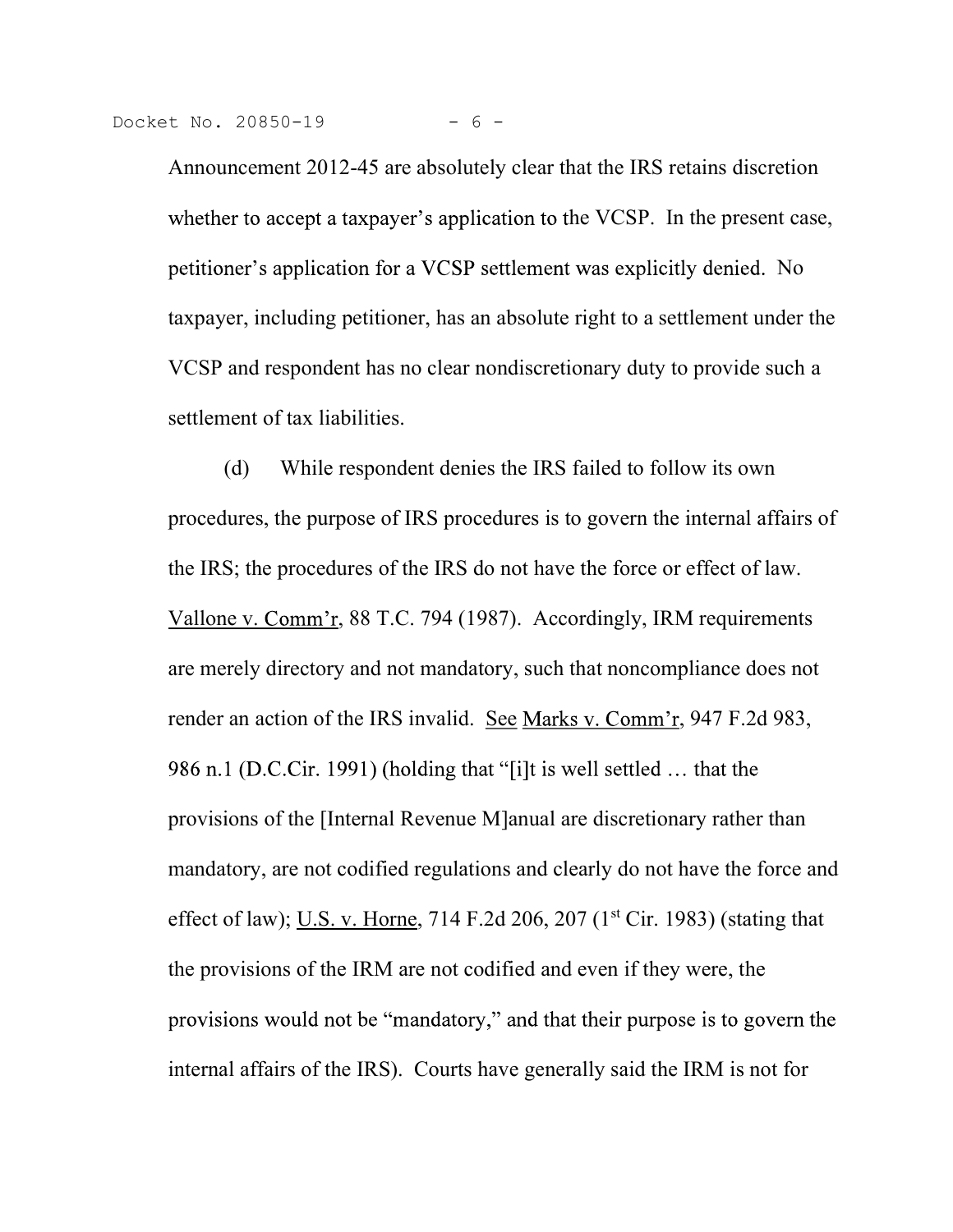Docket No. 20850-19 - 7 -

the protection of taxpayers. Vallone v. Comm'r, 88 T.C. 794 (1987). Thus, the IRM does not create any enforceable rights for taxpayers. See Fargo v. Comm'r, 447 F.3d 706, 713 (9<sup>th</sup> Cir. 2006), affg. T.C. Memo 2004-13 (citing cases from five other circuits in stating that the IRM "does not have the force of law and does not confer rights on taxpayers"); Brombach v. C.I.R., T.C. Memo 2012-265 (holding that the IRM is not a source of rights enforceable by taxpayers"). In the present case, the decision of the IRS to deny petitioner's application for the VCSP does not violate any statute, regulation, or other law. Consequently, the Court does not have jurisdiction to overturn an IRS interpretation of, or IRS decision made under, IRS procedures such as the IRM.

- 11. Upon the granting of this motion, no issues remain for trial.
- Petitioner disagrees with respondent's position. 12.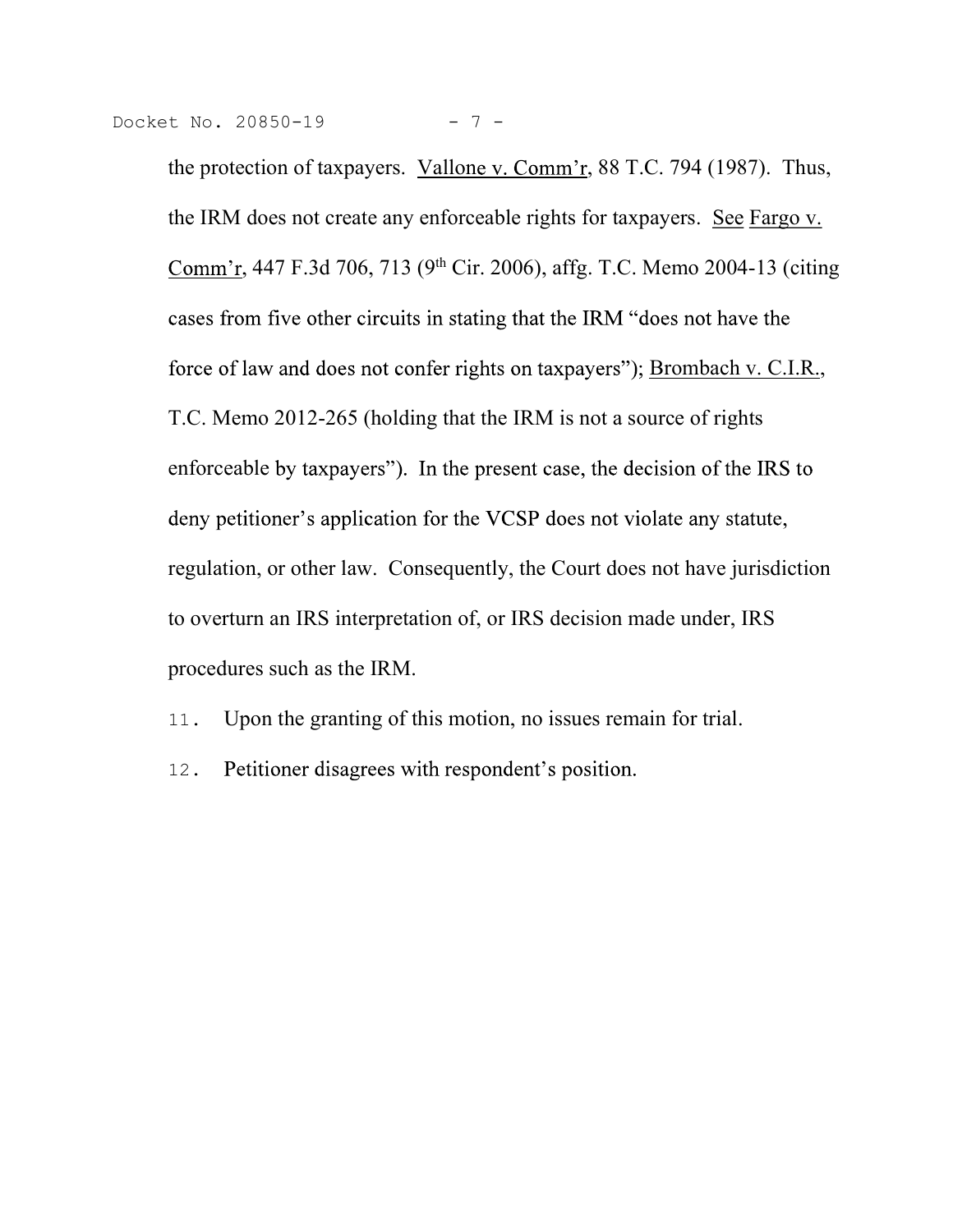Docket No. 20850-19 - 8 -<br>WHEREFORE, it is prayed that this motion be granted. WHEREFORE, it is prayed that this motion be granted.

> WILLIAM M. PAUL Acting Chief Counsel Internal Revenue Service

Date: October 19, 2021

Docket No. 20850-19<br>
- 8 -<br>
WHEREFORE, it is prayed that this motion be granted.<br>
WILLIAM M. PAUL<br>
Acting Chief Counsel<br>
Internal Revenue Service<br>
Date: <u>October 19, 2021</u><br>
By:  $\frac{\partial^2 u}{\partial t^2} = \frac{\partial^2 u}{\partial t^2} = \frac{\partial^2 u}{\partial t^2$ GABRIEL J. MINC Attorney (Tax Exempt & Government Entities Division Counsel) Tax Court Bar No. MG0445 1111 Constitution Avenue, NW Building K Mail Stop 2602 Washington, DC 20224 Telephone: (202) 803-9641 Acting Chief Counsel<br>
Internal Revenue Service<br>  $\frac{1}{2}$ <br>
GABRIEL J. MINC<br>
Attorney<br>
(Tax Exempt & Government Entities<br>
Division Counsel)<br>
Tax Court Bar No. MG0445<br>
1111 Constitution Avenue, NW<br>
Building K<br>
Washington, DC @irscounsel.treas.gov

OF COUNSEL:

MARK L. HULSE Division Counsel (Tax Exempt and Government Entities Division Counsel) KIRK M. PAXSON Deputy Division Counsel (Tax Exempt and Government Entities Division Counsel) CASEY LOTHAMER Area Counsel (Mid Atlantic Area Washington)